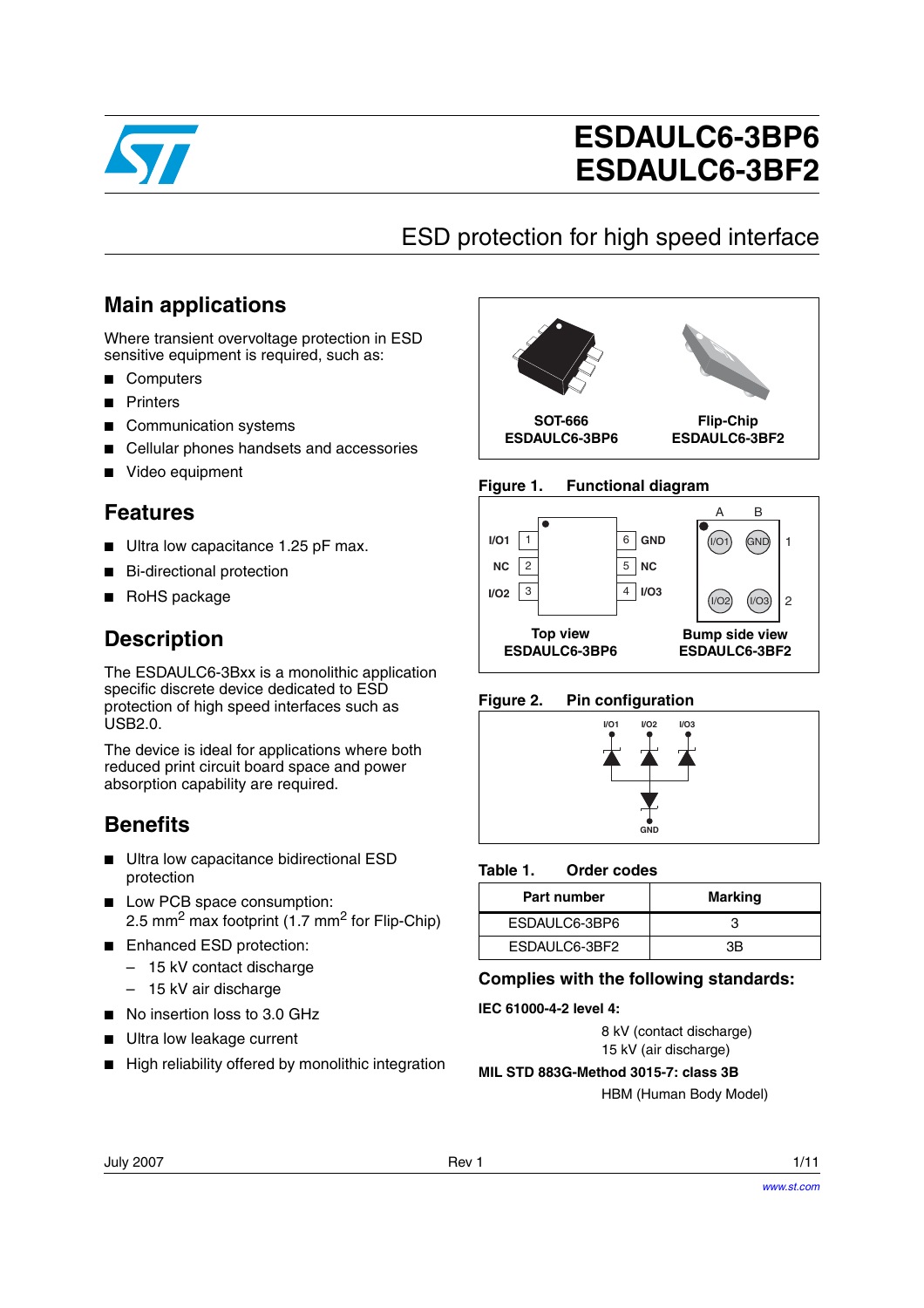## **1 Characteristics**

| Table 2. |  | Absolute maximum ratings |  |
|----------|--|--------------------------|--|
|----------|--|--------------------------|--|

| Symbol           | <b>Parameter</b>                                                                         |  | Value (min.)    | Unit   |
|------------------|------------------------------------------------------------------------------------------|--|-----------------|--------|
| $V_{PP}$         | IEC 61000-4-2 contact discharge<br>Peak pulse voltage (1)<br>IEC 61000-4-2 air discharge |  | 15<br>15        | kV     |
| T:               | Maximum operating junction temperature                                                   |  | 150             | °€     |
| <sup>I</sup> stg | Storage temperature range                                                                |  | $-55$ to $+150$ | °€     |
| т.               | Maximum lead temperature for soldering during 10 s at 5 mm for case                      |  | 260             | $\sim$ |

1. For a surge greater than the maximum values, the diode will fail in short-circuit.

#### Table 3. **Electrical characteristics (T<sub>amb</sub> = 25° C)**

| <b>Symbol</b>           | <b>Parameter</b>                                                                     |                                  |     |                        |                                     |               |  |
|-------------------------|--------------------------------------------------------------------------------------|----------------------------------|-----|------------------------|-------------------------------------|---------------|--|
| V <sub>RM</sub>         | Stand-off voltage                                                                    |                                  |     |                        |                                     |               |  |
| $V_{BR}$                | Breakdown voltage                                                                    |                                  |     |                        |                                     |               |  |
| $V_{CL}$                | Clamping voltage                                                                     |                                  |     |                        |                                     |               |  |
| $I_{\mathsf{RM}}$       | Leakage current                                                                      | $V_{CL}V_{BR}$ $V_{RM}$          |     | <b>I</b> <sub>RM</sub> | V <sub>RM</sub> V <sub>RR</sub> VCL |               |  |
| I <sub>PP</sub>         | Peak pulse current                                                                   | Slope: $1/R_d$<br>$_{\text{PP}}$ |     |                        |                                     |               |  |
| $\alpha$ T              | Voltage temperature coefficient                                                      |                                  |     |                        |                                     |               |  |
| C                       | Capacitance                                                                          |                                  |     |                        |                                     |               |  |
| $R_{d}$                 | Dynamic resistance                                                                   |                                  |     |                        |                                     |               |  |
| <b>Parameter</b>        | <b>Test condition</b>                                                                |                                  | Min | <b>Typ</b>             | <b>Max</b>                          | Unit          |  |
| $V_{BR}$ <sup>(1)</sup> | $IR = 1 mA$                                                                          |                                  | 6.0 |                        | 9.2                                 | v             |  |
| $I_{\rm RM}$            | $VRM = 5 V$                                                                          |                                  |     |                        | 0.5                                 | μA            |  |
| $R_{d}$                 | Square pulse, $I_{PP} = 6$ A, $t_p = 2.5$ µs                                         |                                  |     | 1.4                    |                                     | Ω             |  |
| $\alpha$ T              |                                                                                      |                                  |     |                        | 1.2                                 | $10^{-4}$ /°C |  |
|                         | $V_{I/O} = 0 V,$<br>$F = 1$ MHz, $V_{\text{OSC}} = 30$ mV                            | SOT-666                          |     | 1.0                    | 1.25                                |               |  |
|                         |                                                                                      | Flip-Chip                        |     | 1.25                   | 1.5                                 |               |  |
| $C_{i/O-i/O}$           |                                                                                      |                                  |     |                        |                                     | pF            |  |
|                         | $V_{I/O}$ = 1.65 V, V <sub>CC</sub> = 4.3 V,<br>F = 1 MHz, V <sub>OSC</sub> = 400 mV | SOT-666                          |     | 0.75                   | 0.9                                 |               |  |

1. Same value for I/O to I/O and I/O to GND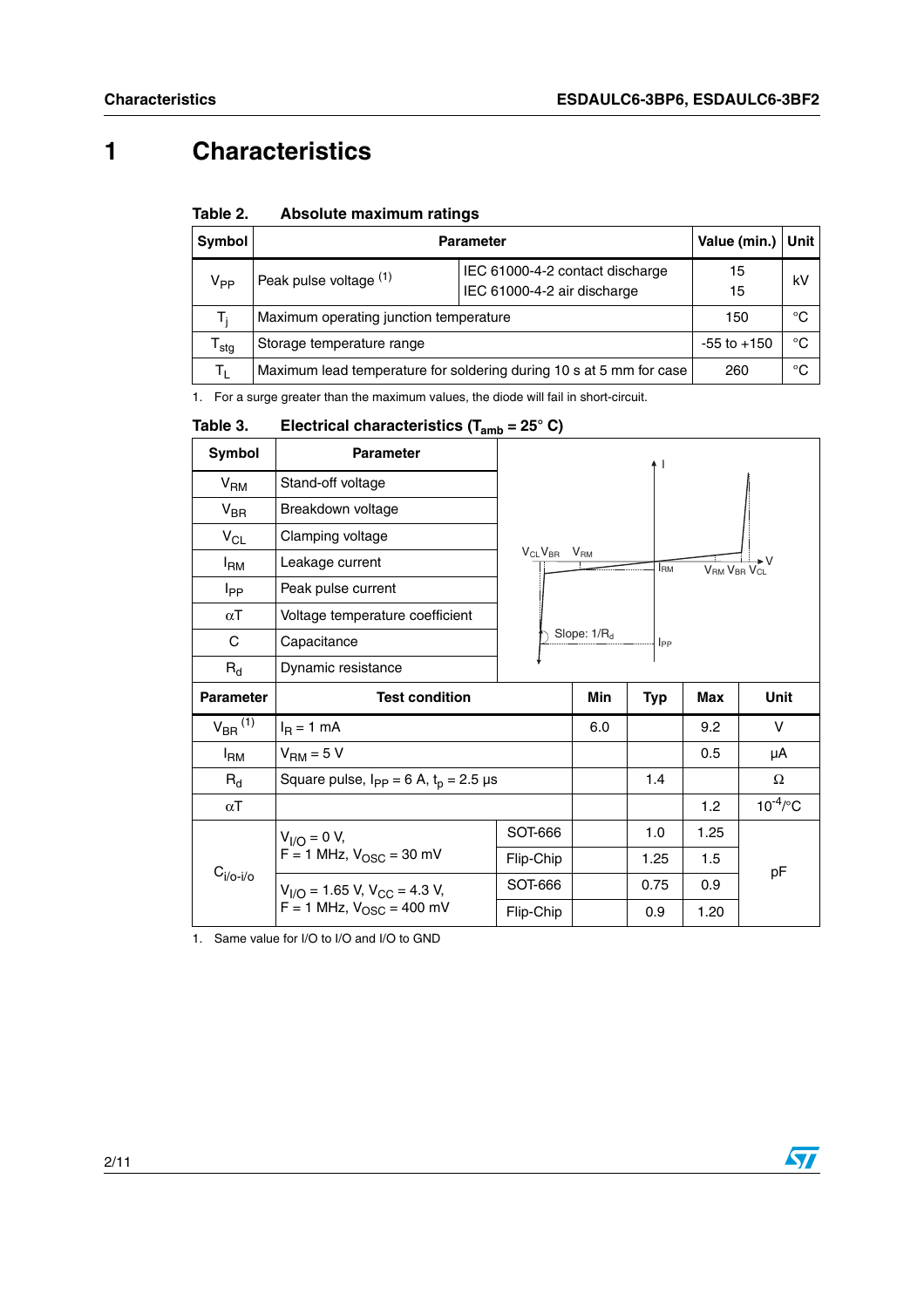#### Figure 3. **Relative variation of peak pulse power versus initial junction temperature (SOT-666)**



 $P_{PP}[T_j \text{ initial}]$  /  $P_{PP}[T_j \text{ initial} = 25^{\circ}\text{C}]$ 







 **Figure 7. Clamping voltage versus peak pulse current (typical values) (SOT-666)**

**Figure 6. Peak pulse power versus exponential pulse duration (Flip-Chip)**

**0.1 0.2 0.3 0.4 0.5 0.6 0.7 0.8 0.9 1.0 1.1**



**0 25 50 75 100 125 150**

**Tj (°C)**

**Figure 8. Clamping voltage versus peak pulse current (typical values) (Flip-Chip)**



| ۹<br>i |
|--------|
|--------|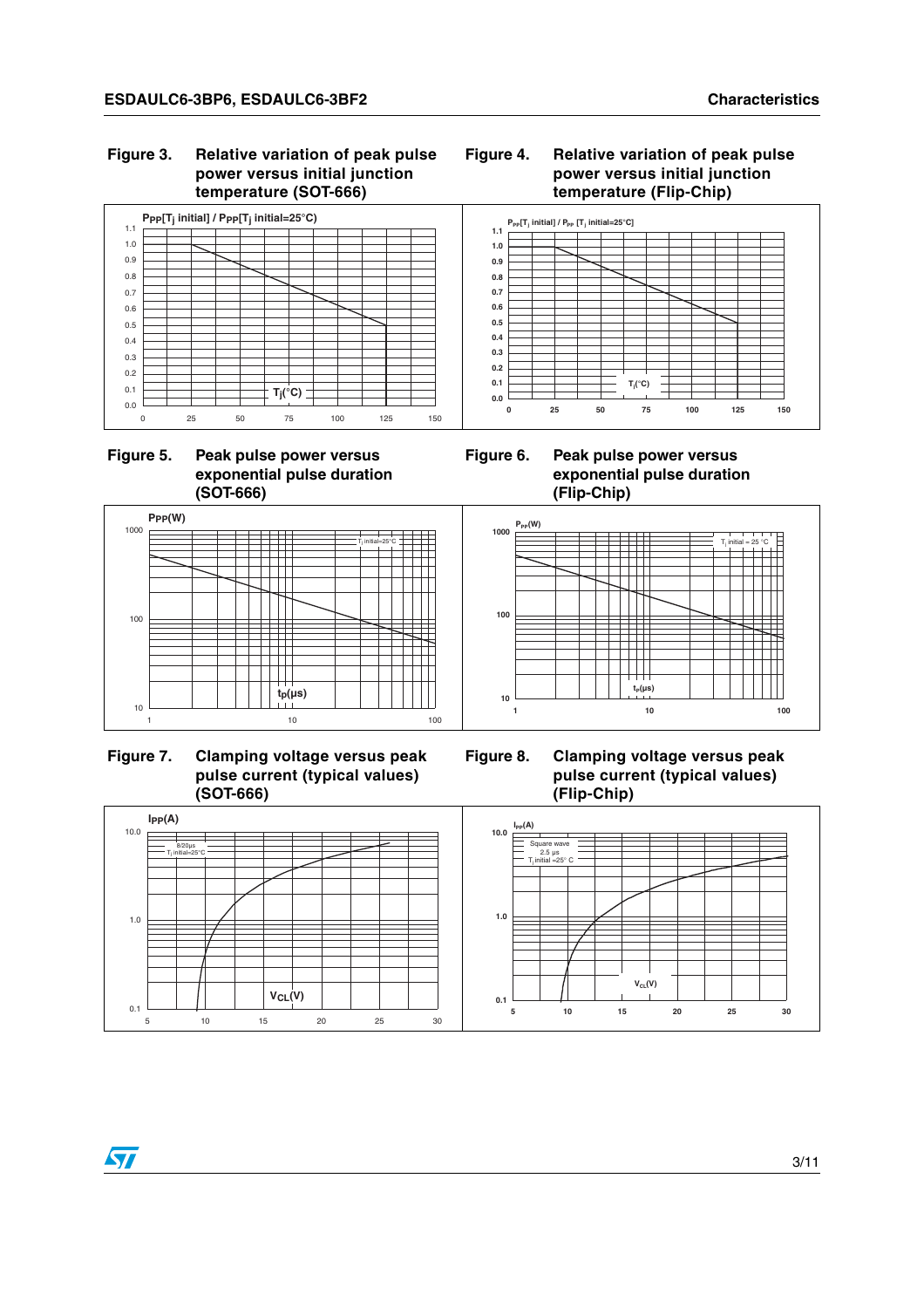### **Figure 9. Junction capacitance versus reverse voltage applied (typical values) (SOT-666)**



### **Figure 11. Relative variation of leakage current versus junction temperature (typical values) (SOT-666)**



 **Figure 13. Remaining voltage after ESDAULC6-3BP6 during ESD 15 kV positive surge (air discharge) (SOT-666)**







**Figure 12. Relative variation of leakage current versus junction temperature (typical values) (Flip-Chip)**



**Figure 14. Remaining voltage after ESDAULC6-3BF2 during ESD 15 kV positive surge (air discharge) (Flip-Chip)**

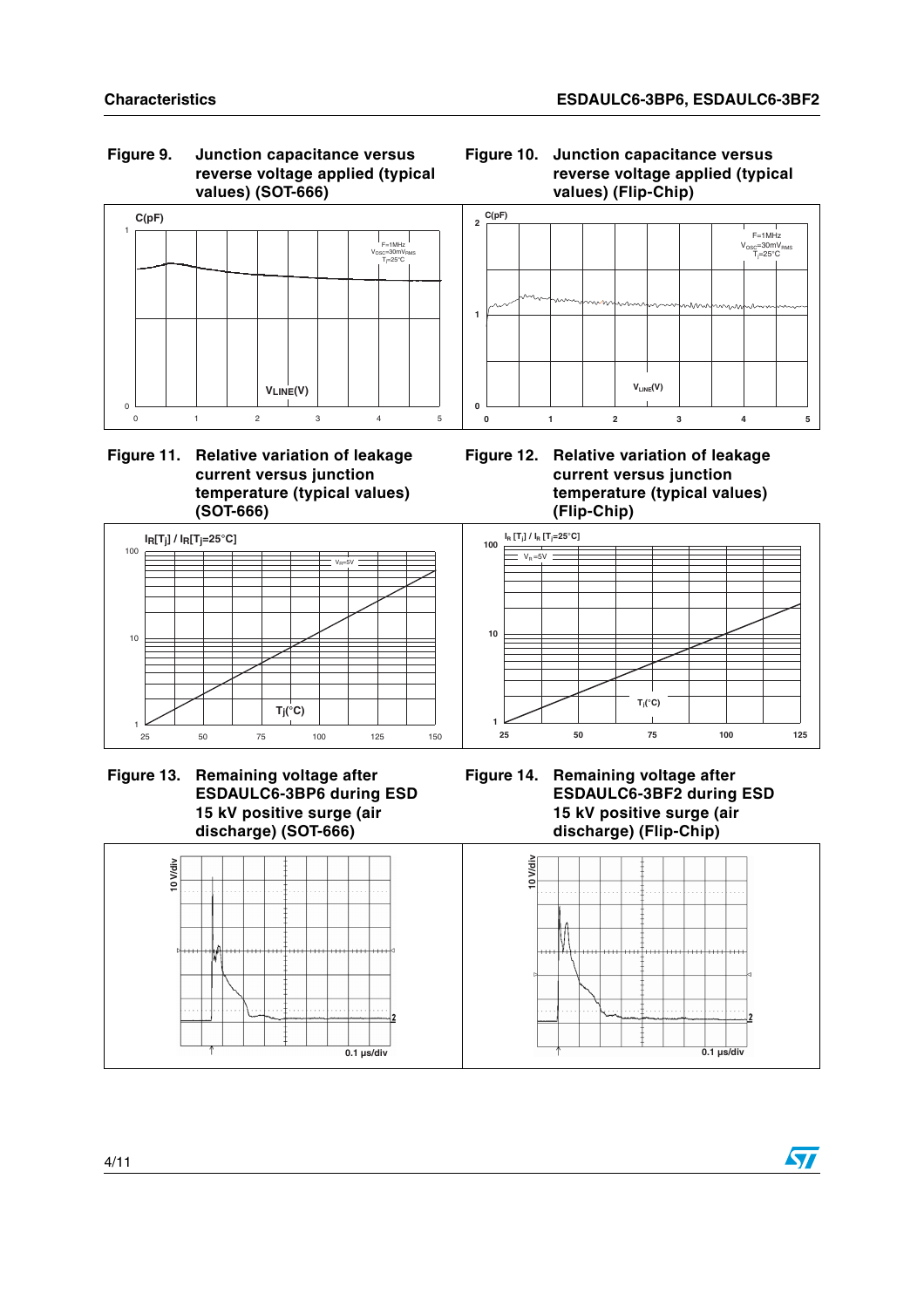**Figure 15. Remaining voltage after ESDAULC6-3BP6 during ESD 15 kV negative surge (air discharge) (SOT-666)**









 **Figure 19. Analog crosstalk measurements between channels (SOT-666)**

ST

**Figure 18. S21 attenuation measurement results of channel 1 (Flip-Chip)**



**Figure 20. Analog crosstalk measurements between channels (Flip-Chip)**



5/11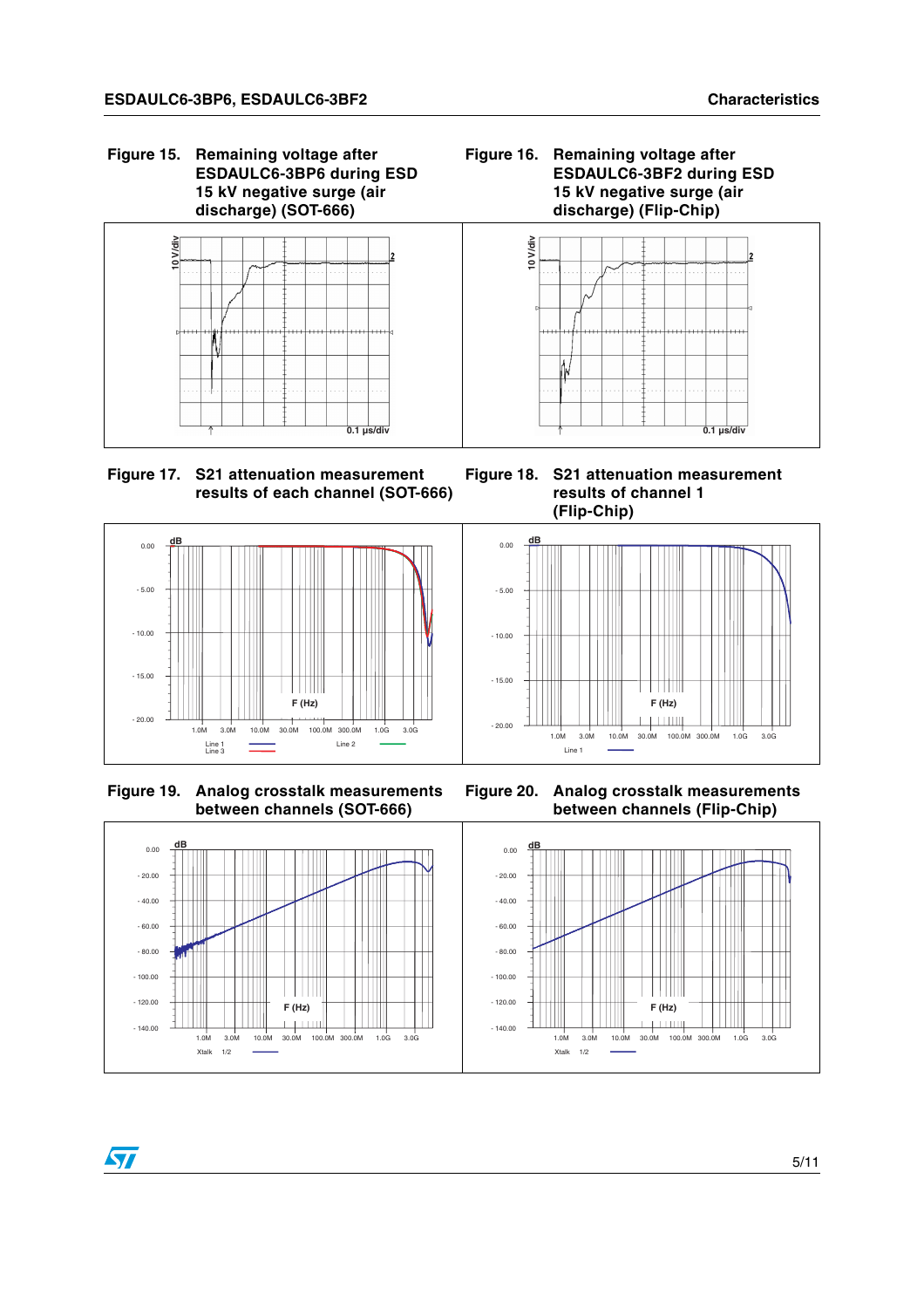$\sqrt{2}$ 

## **2 Application examples**





**Figure 22. Audio jack protection application schematic**



**Figure 23. SIM card protection application schematic**

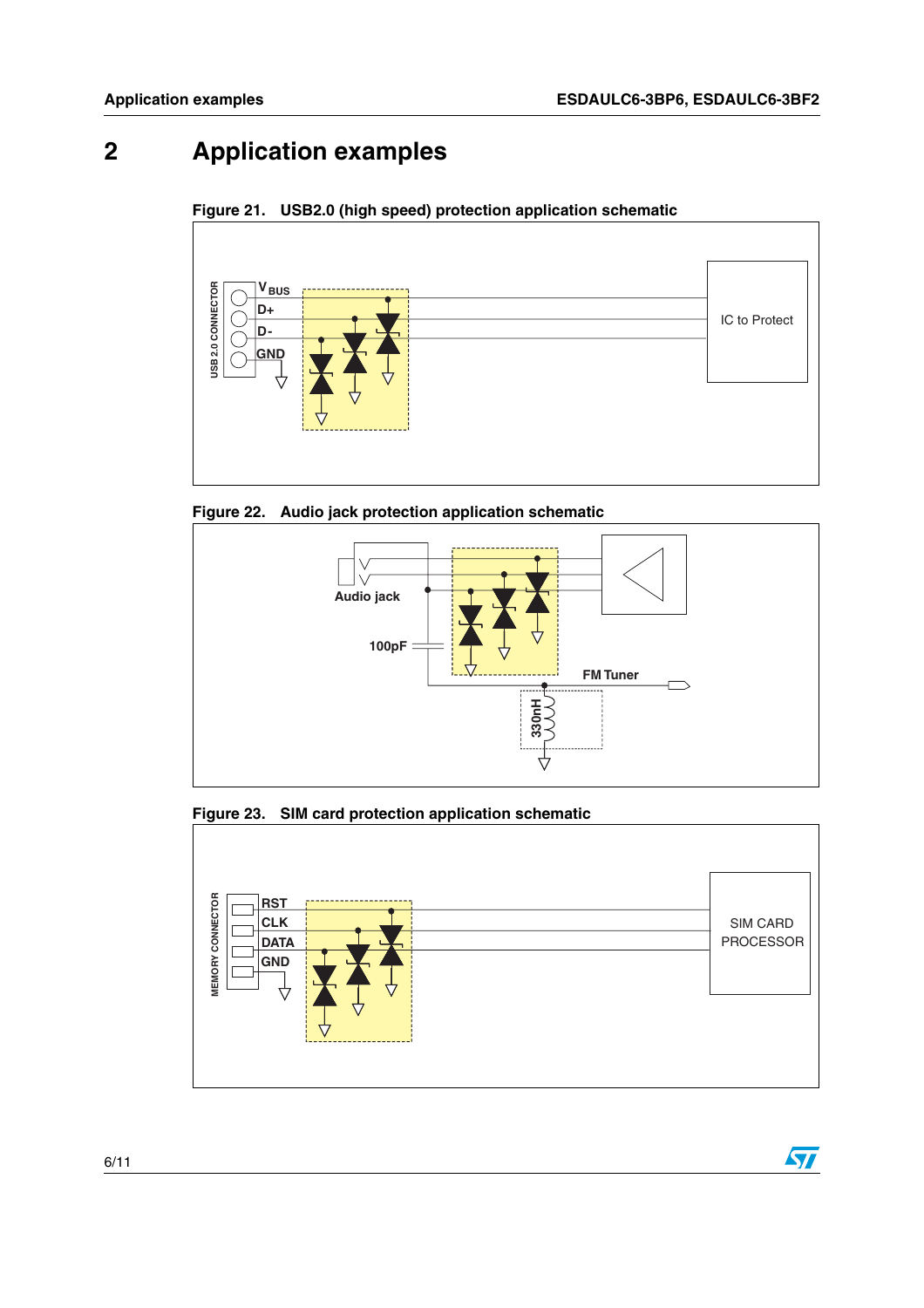# **3 Ordering information scheme**

| <b>ESD Array</b>                                      | ESDA ULC $6 - 3$ B $xx$ |
|-------------------------------------------------------|-------------------------|
| <b>Ultra low capacitance</b>                          |                         |
| <b>Breakdown Voltage</b><br>$6 = 6$ Volts             |                         |
| Number of lines protected<br>$\overline{3} = 3$ lines |                         |
| <b>Type</b><br>$B =$ Bidirectional                    |                         |
| <b>Packages</b><br>$F2 = \overline{Flip}$ -Chip       |                         |
| $P6 =$ SOT-666                                        |                         |

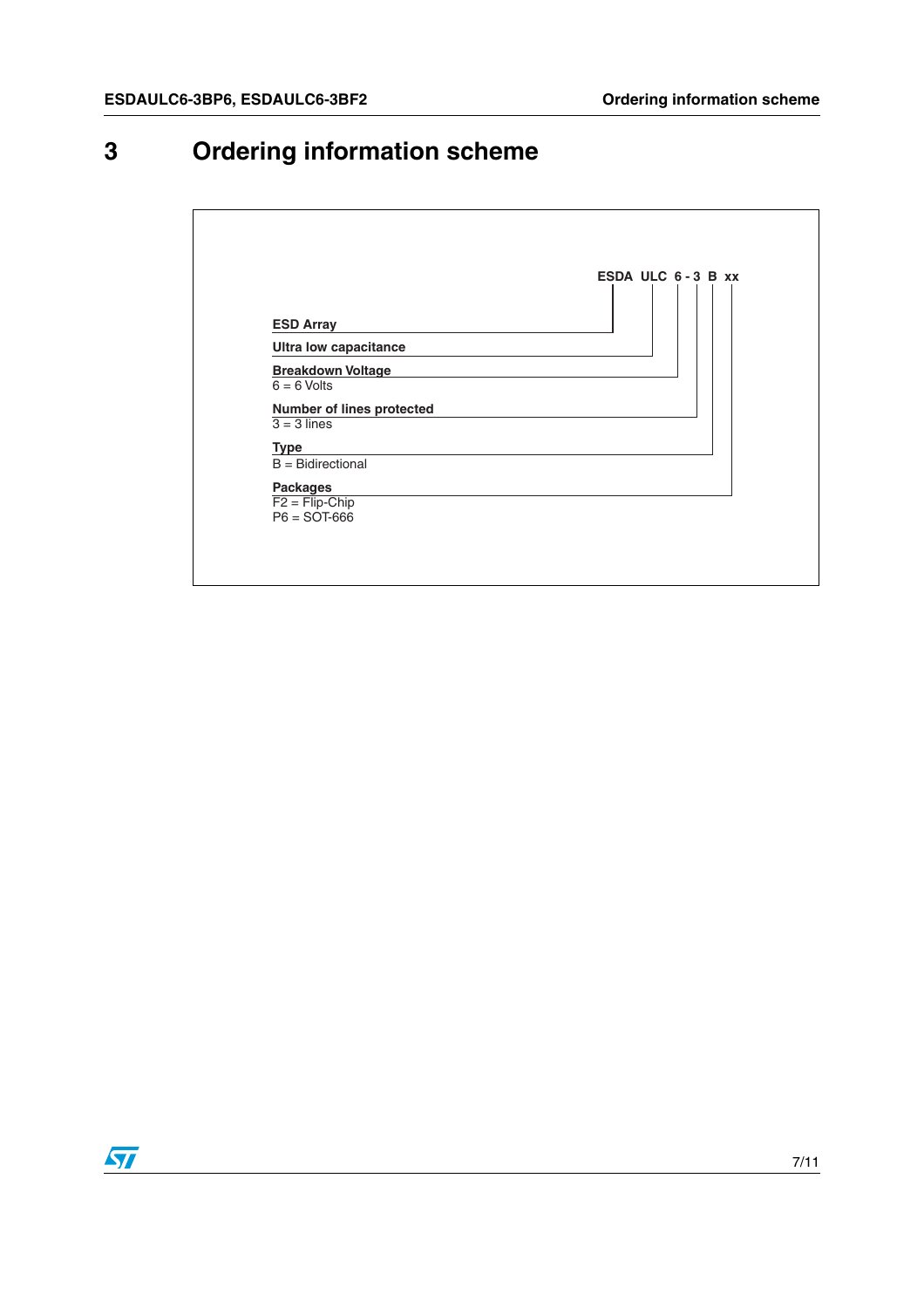## **4 Package information**

Epoxy meets UL 94, V0

#### Table 4. **SOT-666 dimensions**



**Figure 24. SOT-666 footprint (dimensions in mm)**



 $\sqrt{2}$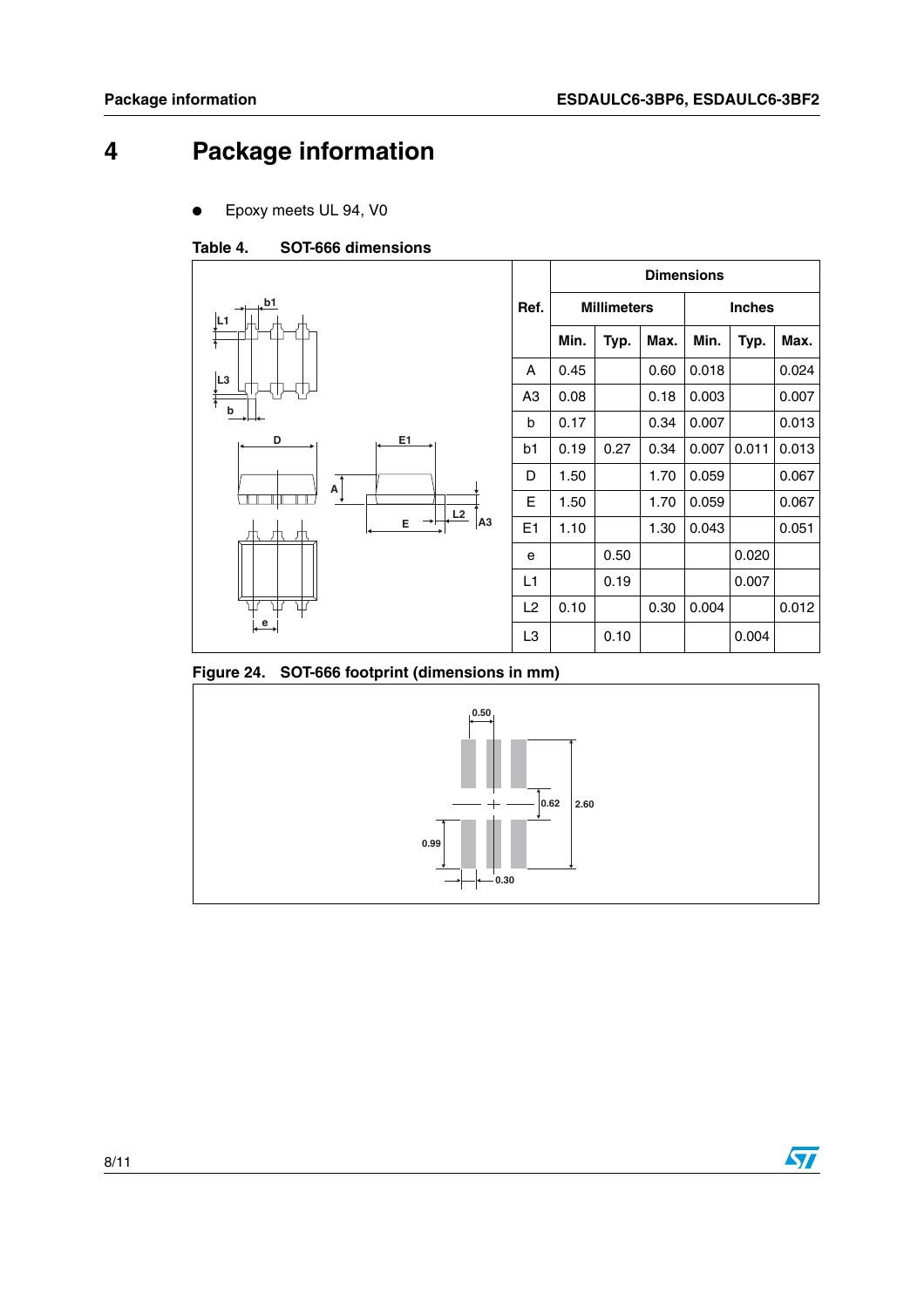











In order to meet environmental requirements, ST offers these devices in ECOPACK® packages. These packages have a lead-free second level interconnect. The category of second level interconnect is marked on the package and on the inner box label, in compliance with JEDEC Standard JESD97. The maximum ratings related to soldering conditions are also marked on the inner box label. ECOPACK is an ST trademark. ECOPACK specifications are available at: www.st.com.

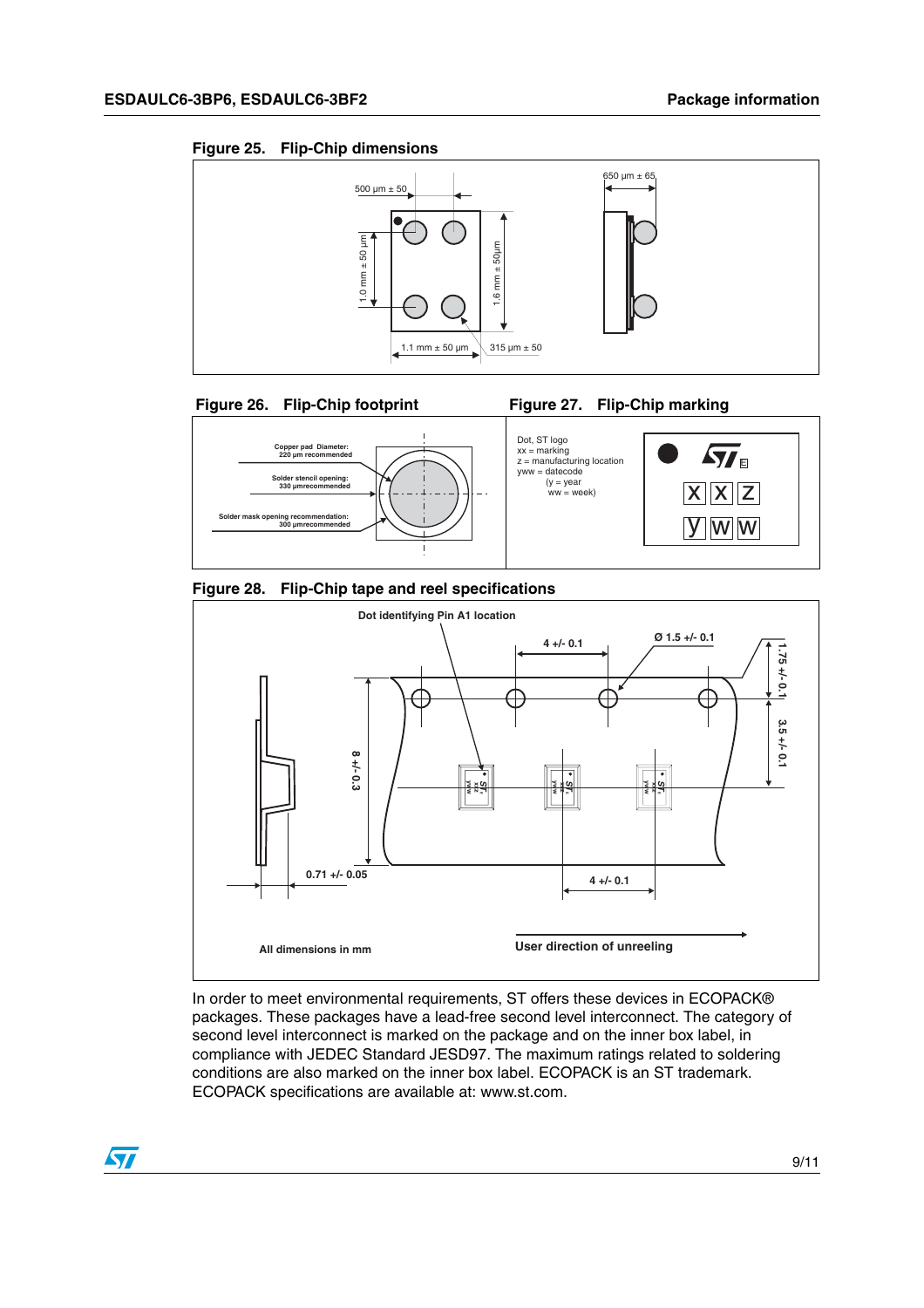$\sqrt{2}$ 

# **5 Ordering information**

#### Table 5. **Ordering information**

| Part number   | Marking | Package   | Weiaht            | <b>Base gtv</b> | Delivery mode |
|---------------|---------|-----------|-------------------|-----------------|---------------|
| ESDAULC6-3BP6 |         | SOT-666   | 2.9 <sub>ma</sub> | 5000            | Tape and reel |
| ESDAULC6-3BF2 | ЗB      | Flip-Chip | $2.22 \text{ ma}$ | 5000            | Tape and reel |

## **6 Revision history**

| <b>Datet</b> | <b>Revision</b> | <b>Changes</b>  |
|--------------|-----------------|-----------------|
| 03-Jul-2007  |                 | Initial release |